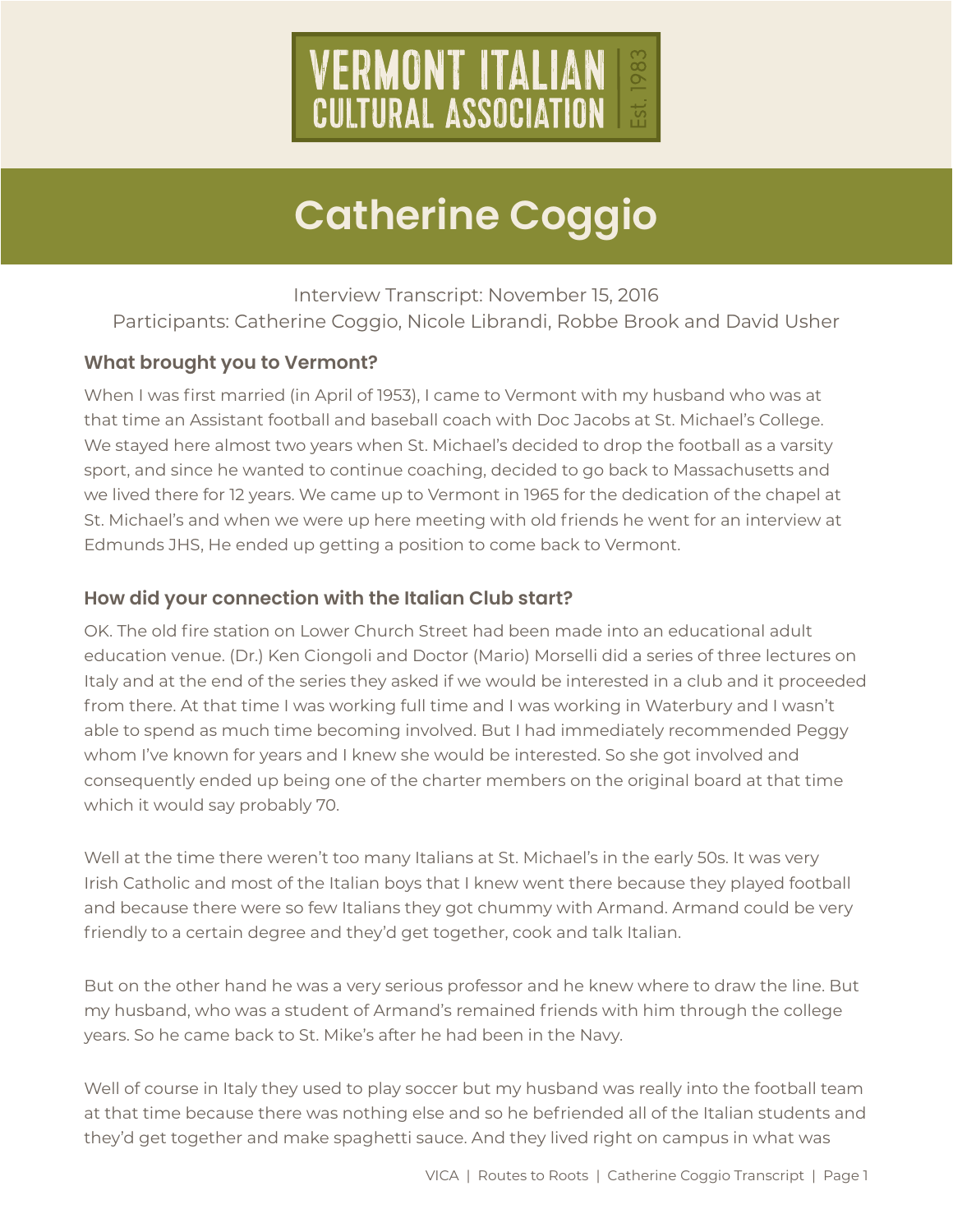

called "Miketown". St. Michael's bought all the barracks that they could for a buck apiece. They created a little village for married students, instructors and their families. And so Peggy was living in a four room apartment and when I got married I was in the same building but in the three room apartment. And I would have been friends with her no matter where she lived.

# **We know the first meetings of VICA were at the old fire station on Lower Church Street. What were the first meetings and programs like?**

Dr. Ciongoli and Dr. Morselli did some programs on Italy. One was a tour of Italy, one a tour of Hope Cemetery. At the end of the programs, Ken asked if anybody would be interested in starting a club. I raised my hand and recommended Peggy. So we were involved from the beginning.

When it first started - people have been surprised when they hear this - but they would only talk Italian when they first got to the meeting. There were many from northern Italy who worked at IBM living here at the time and they'd get together and they'd yak away. And in the beautiful Italian speaking so fast. I could understand some of the dialects but I never I've never been fluent.

### **Once the idea had been put out to create a club, how did it grow?**

A few of the people continued to get together and ended up being the original board. At first meet at Peggy's house and I never was part of it (I was working at the time). And then when they were a little more organized they used to meet at a restaurant on Church Street.

### **What do you think the original membership was?**

I'm not sure. I seem to remember at one time the membership was almost 200 because people would come from Montpelier and Barre, even the man who started the Law School \_\_\_\_\_\_\_. He was Italian and he used to come with his mother and both of them were about four feet tall. And Patrick Leahy came a few times with his mother. And people would come up from Rutland for some of the events.

### **What kinds of events did VICA have?**

Well when we first started meetings there was always a little social hour and then there was always some kind of a program or speaker or movie. Sometimes there were reports on traveling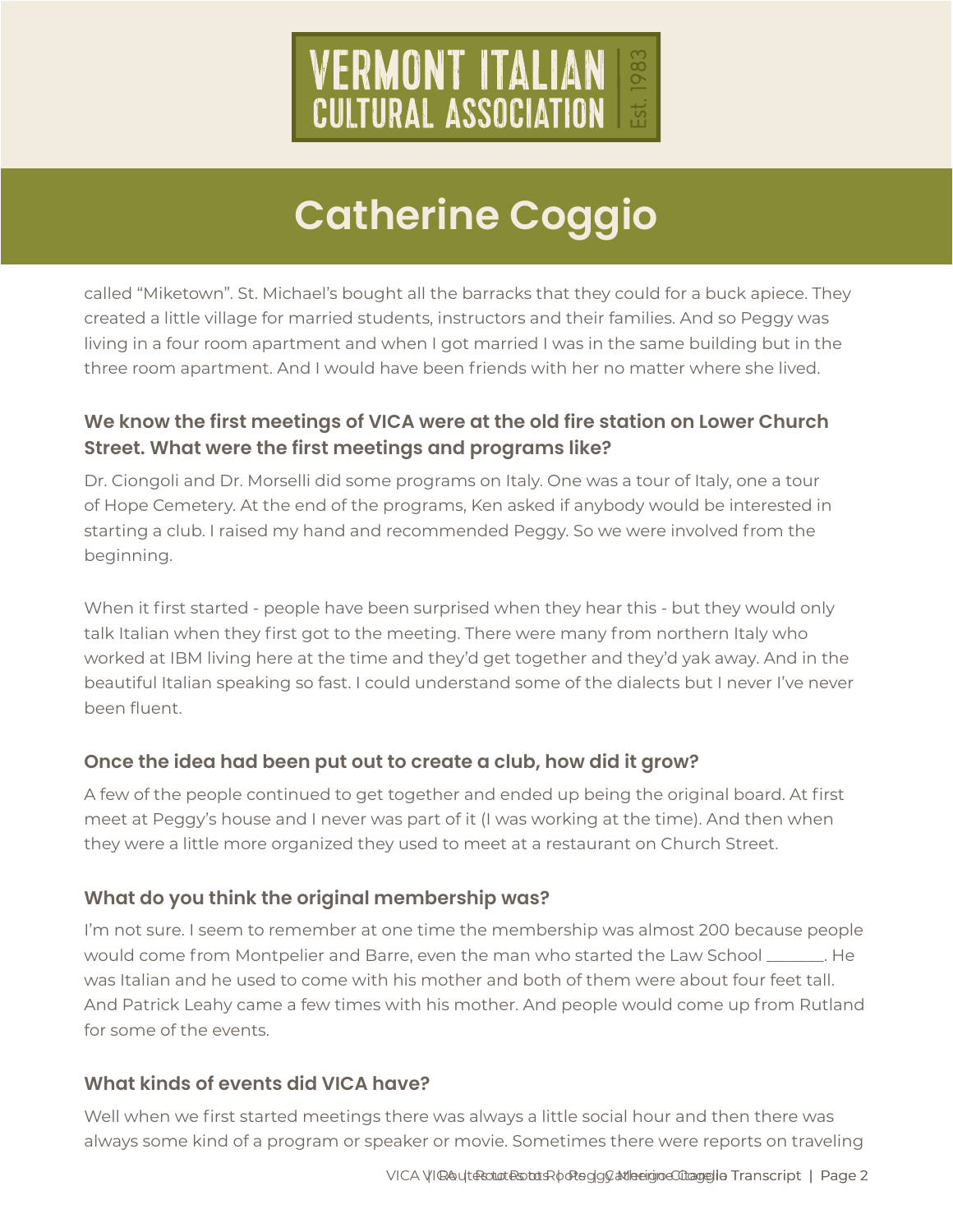

We did start early on with opera and to this day I just cherish those trips. At one time we were going twice a year to Montreal.We'd go to dinner and the opera and I remember one time two busloads went up.

The trips weren't just for members but open to the public who would pay a few dollars more. I think that's how I first met Carol and David was on one of those trips. There were also special events like the annual picnic (photo) and the Carnevale gala. (photo) And some people were always so creative with costumes and we even had a float in the Burlington Mardi Gras parade.

or music.<br>We did start early on with opera and to this day I just cherish those trips. At one<br>going twice a year to Montreal.We'd go to dinner and the opera and I remember<br>busloads wont up.<br>The trips weren't just for membe Some other early members were Dr. Morselli's wife, Maria Franca, Ken Ciongoli's wife Barbara and Frank Caruccio who was with IBM, Ed Granai and his son Matt, Dr. Tortolano, Al Bernasconi and his wife, and Celeste Hahn, Janet Sisson. There were usually 30 or 40 and one time we were at the Lincoln Inn and they didn't have enough room so they had a special room down stairs that they put us in and everybody was somewhat claustrophobic down there. God forbid if there were a fire I don't know what everybody would have done. Then another time it was Christmas and we went to the Inn at Essex when it was first built and had a wonderful dinner.

When there picnics there were a lot of children and grandchildren. And some families that would have a family visit from out of town that would come to the picnic. And I remember at least one time was in Ken's backyard. (photo) And then another time we went to one that was way out to Starksboro where somebody from IBM was renting an old farm. And after that we started going up to Grand Isle State park. And that became an annual event

### **When you think back to the beginning days when you were first involved with it what's your feeling about it? What are your best memories?**

Well it certainly was very different from anything that I had done up here in Vermont you know because I wouldn't say in my experience that the Italian community here in Vermont was close. But the Club brought the community together.

### **Was that what you did at home? Was it very different from where you grew up?**

When I grew up in Everett, there was an Italian area where our family. There was also a Jewish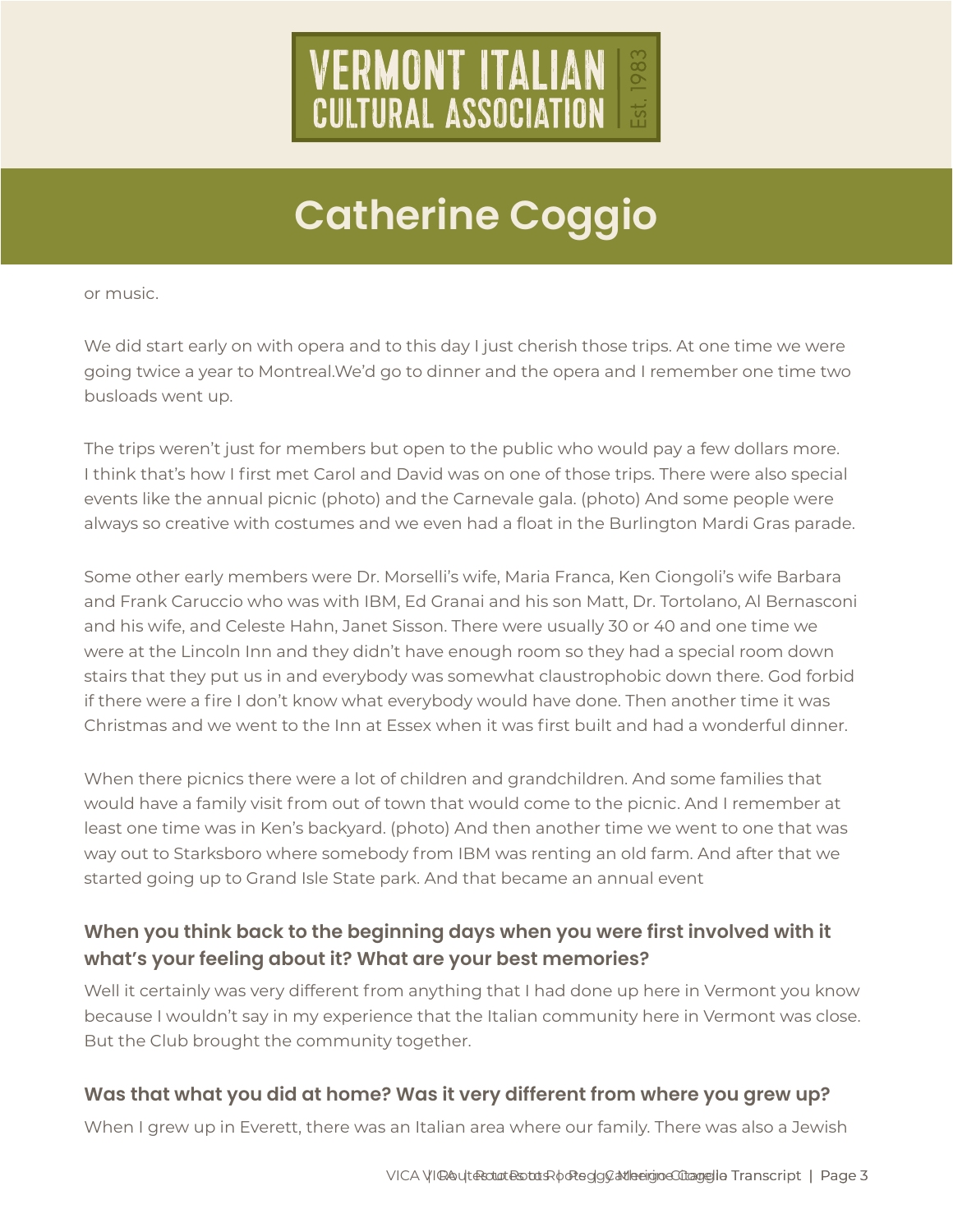

everyone.

### **What would you say is your best memory of the early days of VICA?**

As I said is this all came about when I was going through a divorce and for me it was the maid's night out. I had a place to go and to be around people my own age and doing something that I would enjoy.

# **Did you feel like through the club you were exposed to some things that you maybe didn't know about before?**

Well I heard about others traveling to Italy and I had made several trips to Europe. One of my boys was in Germany and I went on four tours to different parts of Italy.

### **I know you were on the board for a while. How was that experience?**

Oh I enjoyed it. In the early days, when Ken had his first residency he told me how when he came up here and they were looking for a place to live he had a hard time finding housing. He also wanted to join the Ethan Allen Club or the Burlington Country Club and they wouldn't take him because he was Italian. And I certainly knew that experience because I was familiar with And then I guess somewhere along the line they found out he was a physician and he was approached to join the Burlington Country Club.

## **Do you remember other early members...for example, Ed Granai. What was your recollection?**

section and a synagogue. There were Irish, Italian and French churches, and I made friends with<br>What would you say is your best memory of the early days of VICA?<br>As I said is this all came about when I was going through a I was involved with the League of Women Voters. And when we were doing a fund raiser and I was soliciting and was downtown on Church Street and Ed had his bookstore on the upper end of Church Street. And I don't know why, we just became friends. And then he wrote the book about his mother who was a bootlegger in Barre. And his father was a minister and then the mayor of Barre, and Ed became a state representative. And you know that Barre was Italian, French and Scottish because of the stonework.

# **Can you remember any formal connections between the Barre and Rutland Italians and Burlington?**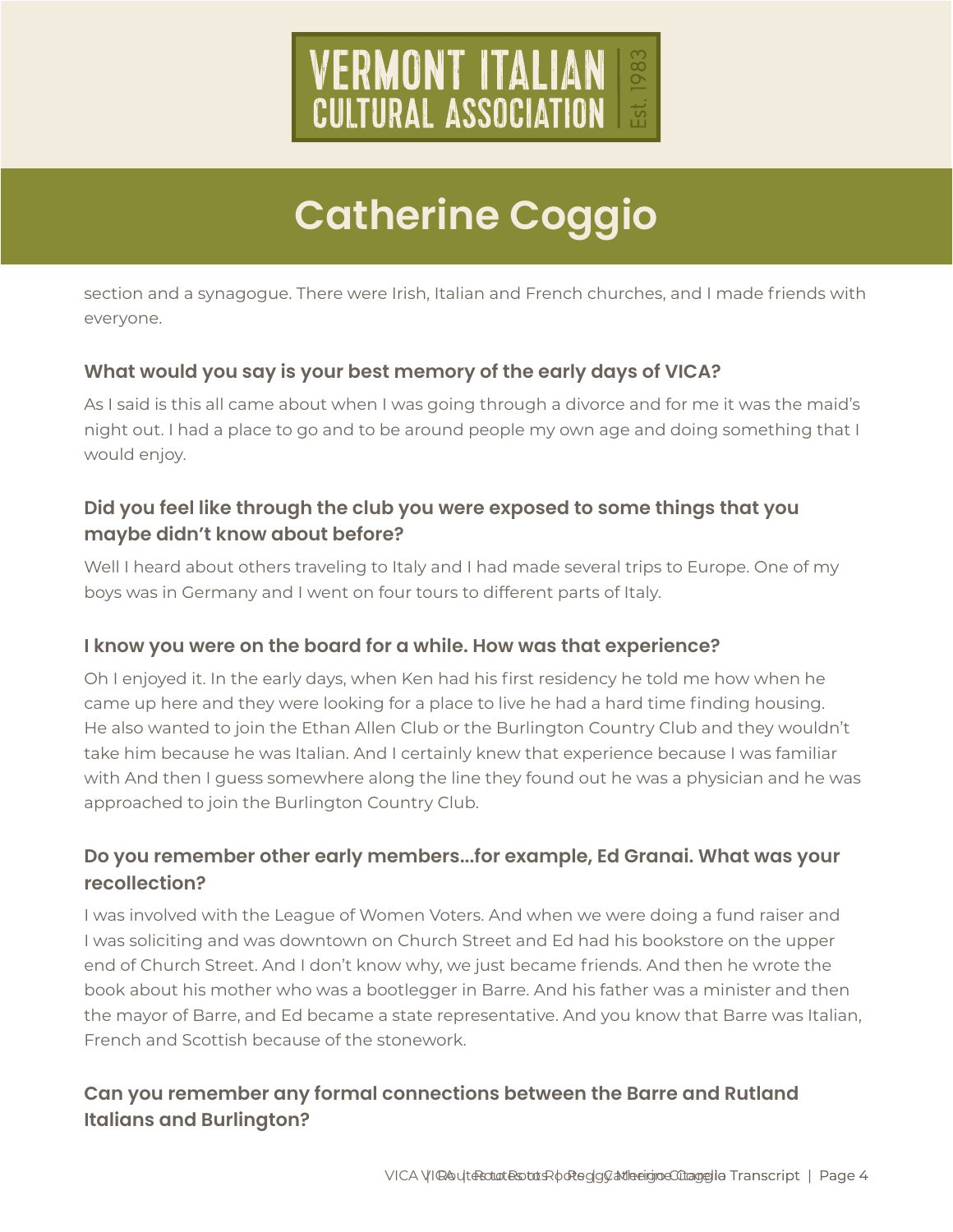

occasionally some would come up from Rutland.

One woman I remember from Barre who came was Lola Pierotti who later married Governor George Aiken. She recently came to the dedication of the plaque on the waterfront marking the old Italian neighborhood in Burlington.

### **Who else do you remember from the early days of VICA?**

If emern that a significant number of neeple from Barre would come to our meetings and<br>occasionally some would come up from Rudard.<br>One woman I remember from Barre who carne was Lola Pieroti who later married Governor<br>Geor Well I knew Dr. Tortolano through St. Michael's because he was head of the music department there and involved with the club also as President. We always did the opera trip to Montreal twice a year. And on the bus he would tell us about the opera that we were going to see and explain about the libretto. And it was really very helpful. And after the opera we would go out to dinner.

We used to have some wonderful speakers at our meetings. Many of the speakers were from St. Mike's….

We always refer to it as the Italian Club. But I like the original name, VICA, the Vermont Italian Cultural Association. I don't think they should ever have changed the name.

#### **Are there any further memories or activities you enjoyed which you'd like to share?**

And then we had the idea of a luncheon group, which Ann Arms started and named them the Amici luncheon, which we still have. And we still have the Christmas holiday brunch.

And then there were the movies which Franco had in Underhill and then Carol and Dave had those film nights in their home.